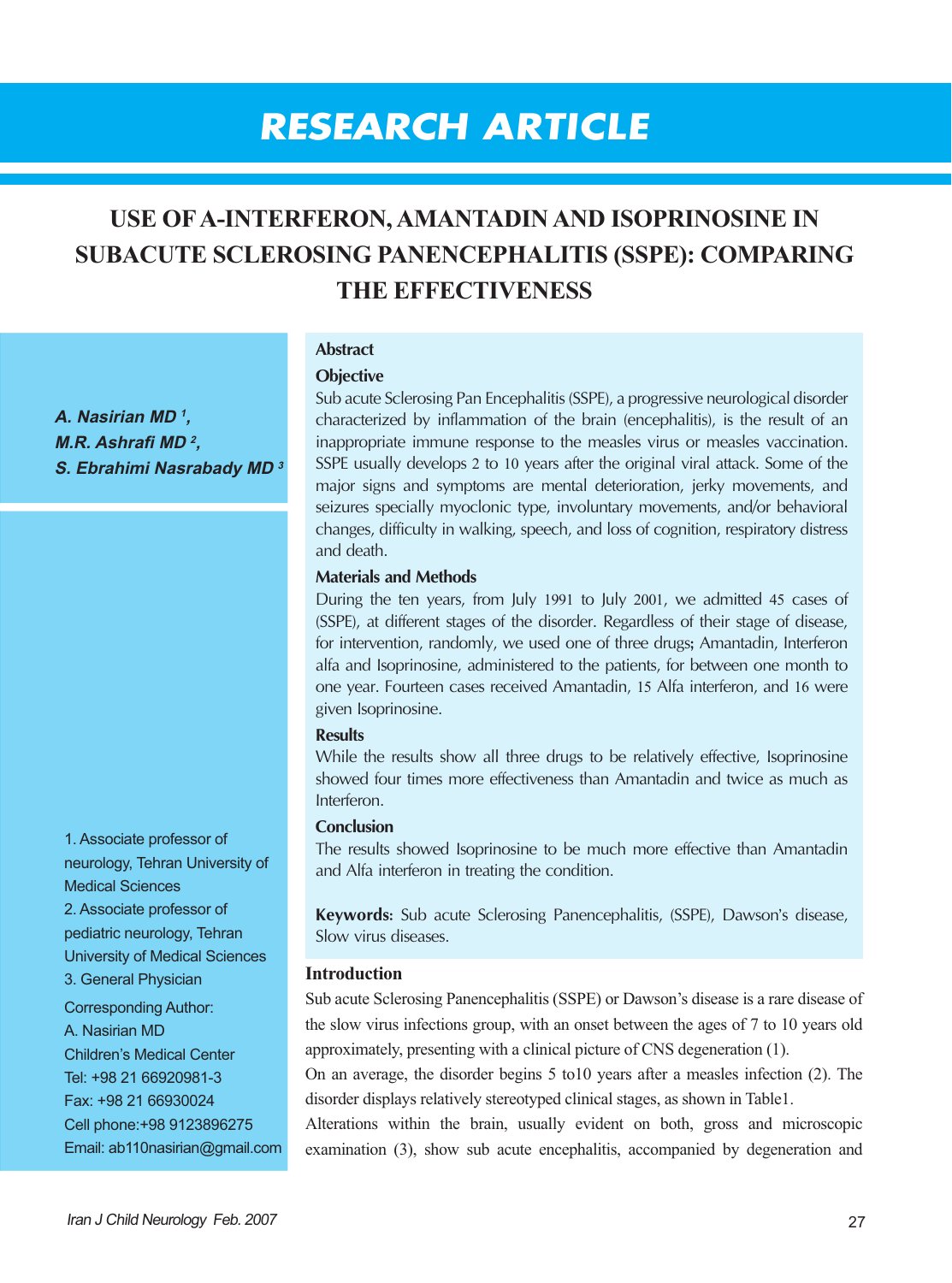demylination; lesions generally involve the cerebral cortex, hippocampus, thalamus and brainstem (4) In the cerebral cortex, the histologic picture is a non-specific one in sub acute encephalitis with cell loss that is sometimes accompanied by neuronophagia and meningeal reaction and predominantly CD4+ T cells, whereas the parenchyma inflammatory infiltrations are B cells (5). Inclusions are seen within both the nucleus and the cytoplasm of neurons and eosinophilic material (Cowdry type A); less often, the inclusions are small and multiple (Cowdry type B) (6).The diagnosis of measles encephalitis can be established by detecting IgG titer elevations of measles virus in acute and convalescents serum or measles – specific IgM in serum or cerebrospinal fluid (7). The measles virus also can be detected in clinical samples using the reverse transcriptase polymerase chain reaction(8,9). MRI may reveal white matter lesions compatible with acute demylination, In SSPE, the cerebrospinal fluid, although usually normal may reveal a lymphocytosis and increase in measles antibodies (8). EEGs typically reveal myoclonic seizure or focal, generalized slowing or epileptiform discharges; CT is usually normal or shows atrophic changes, but an MRI can detect non-specific changes involving the cortex, white matter or deep nuclei (10). Paramyxovirus particles or measles virus RNA can be detected in brain tissue biopsy.

For treatment or to control disease progression, various kinds of drugs are used, such as steroids, Amantadin, α, β and γ interferon (11), transfer factor and Isoprinosine, each influencing at varying stages of the disease(12).

#### **Materials and methods**

Between July 1991 and 2001, 45 cases of SSPE, age range 3-21 years old, were admitted in the children's medical center; the mean age was 9 years old, with 32 males (71%) and 13 females (29%).

Patients were initially diagnosed based on clinical examination, and following that on the basis of the IgG titers of the serum and cerebrospinal fluid of patients; these antibody titers in the serum were between 1.64 to 1.81 fold positive, mean 1.41; for CSF they were between 1.4 to 1.102 fold positive, mean 1.51.

When initially examined at the first visit, the patients were

at different stages of the disease process; based on clinical manifestations, stages were identified by a pediatric neurologist; table 1 shows the clinical manifestations.

#### Classification of disease stage

Clinical signs and symptoms and EEGs were used to classify disease stages of the patients as follows:

In stage one, mental regression and behavioral alteration (aggressiveness, depression, hallucination and cognitive disorders) are prominent; main signs and symptoms observed for those in stage two are jerky movements and myoclonic epilepsy, followed by difficulty in walking and talking. In stage three patients, 3 other forms of epilepsy as generalized tonic-clonic, partial and partial complex epilepsy, choreathetotic movements, disturbances of swallowing and speech were also observed, for which bed rest was advised for affected patients. Severe mental and motor deterioration, full defect in cognition, disturbances in urination and defecation and progressive respiratory infection, possibly fatal, were features observed in stage four patients (Table1).

Based on EEGs, done for all patients, of 24 cases in stages one and two, results of 15 showed typically myoclonic epilepsy, while the results of one patient demonstrated slowing and partial, or partial complex epilepsy; EEGs of the remaining patients, in stages three and four, showed severe slowing and partial epilepsy.

Twenty cases had brain CT, half of whom were in stages 1 and 2, had mild to moderate brain atrophy and the other ten cases showed brain atrophy with gliosis and demylinating process (fig1).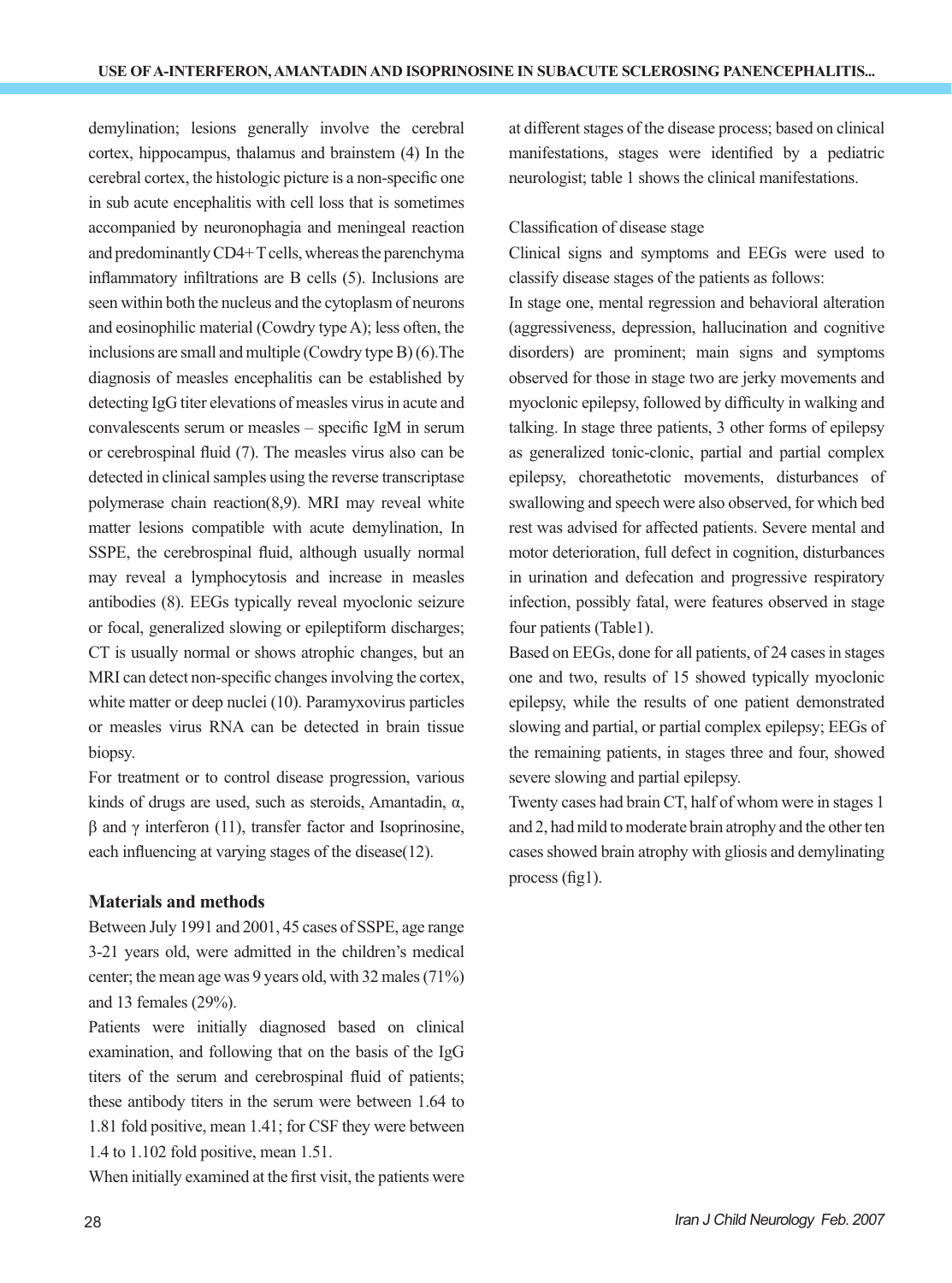| Stage 1                                                                                                                                      | Stage 2                                                                                                                      | Stage 3                                                                                                                                                                                 | Stage 4                                                                                                                                        |
|----------------------------------------------------------------------------------------------------------------------------------------------|------------------------------------------------------------------------------------------------------------------------------|-----------------------------------------------------------------------------------------------------------------------------------------------------------------------------------------|------------------------------------------------------------------------------------------------------------------------------------------------|
| Mental deterioration<br>Psychomotor regression<br>Inability to have relationship<br>Educational regression<br>Reduction of memory<br>Seizure | Myoclonic jerk<br>Drop attack<br>Choreathetosis<br>Walking disturbances<br>Speech disorders<br>Psychomotor<br>Deterio ration | Reduction in Myoclonic<br>seizures<br>Unable to walk<br>Other kinds of seizure<br>Urinary and fecal<br>incontinence<br>Eating difficulty<br>Respiratory distress<br>Bed ridden<br>Death | Completely bed rest<br>Reduction in seizures<br>Inability to eat<br>Infections<br>Heart insufficiency<br>Respiratory<br>insufficiency<br>Death |

Table 1:Clinical Differentiation of SSPE in different stages.

#### Treatment

Of patients with stage one disease, 3 patients were given Amantadin, while 3 other cases received α-INF and 4 other patients took Isoprinosine; among those classified as second stage, 4 patients received Amantadin and 5 patients were administered with α-INF and Isoprinosine respectively. Stage three patients were treated with 5 patients in each group received Amantadin, Alfa interferon and Isoprinsine. Those patients with stage four of the disease were treated as follows: Amantadin with oral administration 10-15 mg/kg for 3 to 6 months,  $\alpha$ -INF subcutaneously 3-6 million units, three times weekly for 3 months and Isoprinosine (Inosine pranobex) 100 mg/kg/day for 6 months. We followed up all patients every 2-3 months by neurological examination, EEG and psychometric tests. Patients whose follow-ups were incomplete were contacted by phone.

Definition of drugs effectiveness

Three levels of drug effectiveness were used:

1. Complete stop/cessation: Remaining at the same stage for long time after treatment or no progression to next stage of disease for at least one year or more.

2. Slow progression: This was when the progression of disease from one stage to another, lasted over two years following treatment.

3. Non-effective: If no change was observed in progression and/or deterioration in the signs and symptoms occurred, the drug was considered to be non effective.

#### **Results**

In our study, we randomly administered one of the three drugs, Amantadin, Alfa Interferon or Isoprinosine for treatment of 45 patients suffering from sub acute sclerosing panencephalits, at different stages.

Of 14 cases treated with Amantadin, in one patient (7/15%), full cessation or "stop" of disease was seen. Three  $(21/5\%)$ , had slowed progression and in 10 (71/5%) cases, treatment was non effective.

In 15 cases that received subcutaneous Interferon alfa, 2 (13/33%) had complete stop of disease progression, 5 cases (33/33%), had slowed progression and in 8 patients (53/33%), the treatment was non-effective.

Of the 16 patients receiving Isoprinosine, in 4 (25%), disease progression stopped, 6 (37/5%) exhibited slow progression, and in 6 other patients (37/5%), the drug had no effect or was non-effective.

Six patients showed no response to drug treatment; two of these died within a year of admission, three of them died within two years, and the third lived for over two years.

Of the 3 cases that showed slowed progress with Amantadin, 2 lived for between two to three years, while the third survived for over 3 years.

From among 5 patients that had slow progression following Interferon alfa therapy, two died between 2 to 3 years after admission, whereas 3 lived for between 3 to 5 years following hospitalization.

Of six patients that had slow disease progression, using Isoprinosine, 3 lived for up to 4 years after admission, 2 for up to 7 years, while one lived for ten years after treatment (Table 2).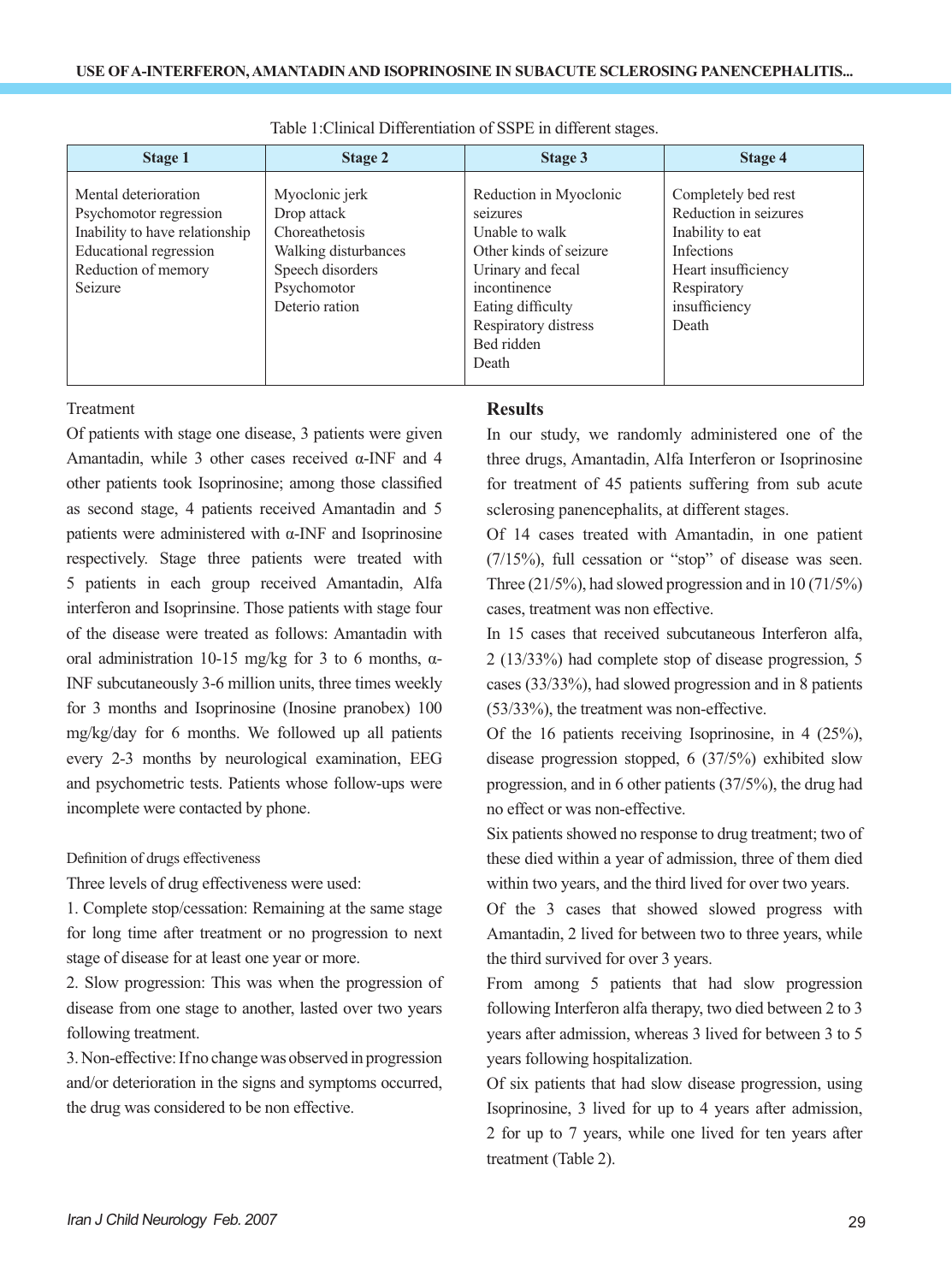While the results show all three drugs to be relatively effective, Isoprinosine showed four times more effectiveness than Amantadin and twice as much as Interferon (Fig 2).



Table 2:The effects of drugs used in our patients

| Drug used for                    | stage1                                                                                           | Stage2                                                                                         | Stage3                                                              | Stage4                |
|----------------------------------|--------------------------------------------------------------------------------------------------|------------------------------------------------------------------------------------------------|---------------------------------------------------------------------|-----------------------|
| one year                         | 10cases                                                                                          | 14 cases                                                                                       | 15case                                                              |                       |
| Amantadin                        | 3 cases:<br>Complete stop in one case<br>Slowed progression in 1 case<br>Non effective in 1 case | 4cases:<br>Slowed progression in 1 case<br>Non affective in 3 cases                            | 5cases:<br>Slowed progression in 1 case<br>Non affective in 4 cases | 2cases:<br>Non effect |
| <b>Alfa</b><br><b>Interferon</b> | 3 cases:<br>Complete stop in 1 case<br>Slow progression in 1 case<br>Non affective in 1 case     | 5cases:<br>Complete stop in 1 case<br>Slowed progression in 2 case<br>Non affective in 2 cases | 5case:<br>Slow progression in 1 case<br>Non effective in 4 cases    | 2case:<br>Non effect  |
| <b>Isoprinosin</b>               | 4 cases:<br>Complete stop in 2 case<br>Slowed progression in 1 case<br>Non effect in one case    | 5 cases:<br>Complete stop in 2 cases<br>Slowed progression in 2 cases<br>Non effect in 1 case  | 5case:<br>Slowed progression in 3 cases<br>Non effect in 2 cases    | 2case:<br>Non effect  |

#### **Discussion**

 Sub acute sclerosing panencephlitis is a degenerative disease that caused by measles virus that initially produces an acute measles infection or immunization after routine vaccination (13). The measles virus normally has 7 kinds of protein that body produce specific antibodies against that proteins; however in some patients there is defective antibody production for the M particle of the measles protein that influences virus invasion of the cells and the brain and prodiuoce destruction of neurons .In children and young adult within 2 to 10 years, many of the neurons begin to degenerate, causing progressive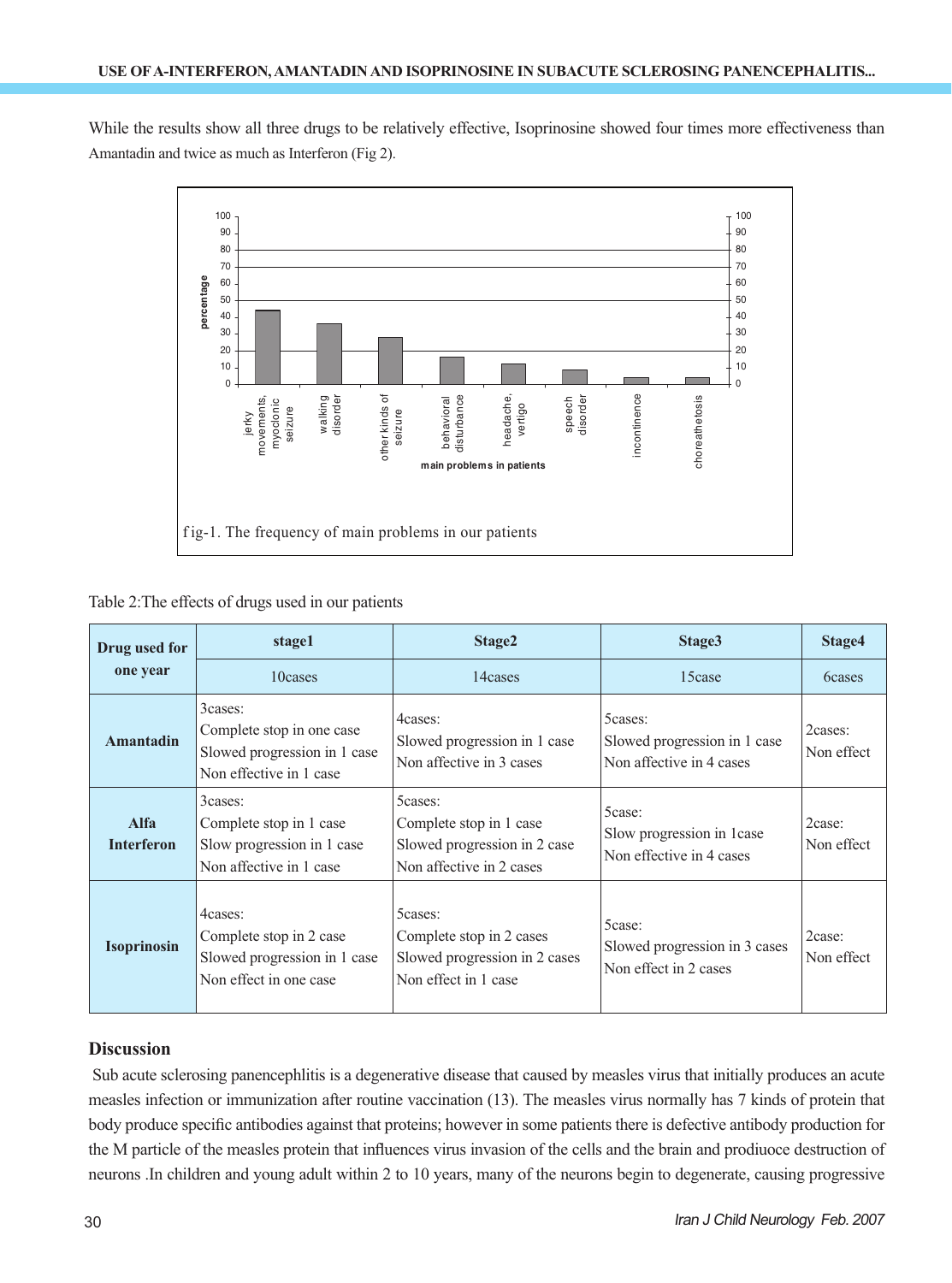deterioration of the functioning of the cortex, sub cortical tissues, spongy degeneration in cortico- sub cortical regions, cerebellum and the brainstem may be seen(14). This process is accompanied by increases of the measles antibody in the CSF and the patient's blood, as seen in our patients(15).

Various kinds of drugs are used to control disease progression and some of these can have temporary sideeffects (10). In this study we found out that the best result is obtained using Isoprinosine in comparison to the other drugs investigated; the mean survival rate of 6 years was documented for Isoprinosine users, in comparison with 4 and 3.33 years for those administered  $\alpha$ -INF and Amantadin respectively. A 1997 study showed that, in patients treated with intra ventricular α-INF and oral Inosiplex, the survival was between 9 to 54 months (mean 2.83 years); although the effect of  $\alpha$ -INF is limited, they found it to be most efficient therapeutic agent in treatment of SSPE (10). In another study, a case report, the patient after combination of α-INF, Ribavirin and Inosiplex therapy improved between 6 months to 10 months, but then his condition suddenly deteriorated and he died (15). However in our study we demonstrated that complete stop (25%) and slow progression (37.5%) were found in the Isoprinosine group.

Because of the limited numbers of patients, the statistical test did not show any significant differences between our three groups (p-value>0.05), but the results can definitely show the efficacy of Isoprinosine, on disease progression and patient survival, in comparison with two other drugs. Anlar and Coworkers recommend intraventricular Interferon and oral Isoprinosine, especially for those with slow progressive disease; this can produce longer life expectancy (16).

A multi national trial indicated that approximately 35% of patients with SSPE stabilize during Inosine pronabex, whereas they had no added benefit from interferon alfa (17)Some patients have improved or stabilized after several 6-week of treatment with interaventriculr alpha interferon, starting at 105 inosine probex (Isoprinosine), 100mg/kg/day, courses which can be repeated six times at 2 to 6 month intervals(18).

Clonazepam, sodium valproate and some time

cabamazpine are effective in controlling myoclonic jerks and other type of seizures (19).

#### **Conclusion**

Although all three drugs were found to be relatively effective, Isoprinosine showed four times more effectiveness than Amantadin and twice as much as Interferon.

Because of the chronic and progressive nature of SSPE and similarity of clinical manifestations after treatment with spontaneous remissions, further long term studies are strongly recommended to investigate drug effectiveness for the appropriate treatment this disease

#### **References**

- 1. Bergamini F, Defanti CA, Frante P. Subacute sclerosing panencepalitis: a reappraisal.New york:Elsevier. 1986. P.440
- 2. Ohya T, Martinez AJ, Jabbour JT,Lemmi H,Duenas DA.Subacute sclerosing panencephalitis:correlation of clinical, neurophysiologic and neuropathology finding. NEUROLOGY 1974; 24:211
- 3. Dawson JR Jr. Cellular inclusions in cerebral lesion of epidemic encephalitis. Arch Neurol Psychiatr 1934; 31:685-700.
- 4. Herndon RM . Rub stein Lt .Light and electron microscopy observation on the development of viral particles in the inclusions of Dawson's encephalitis(SSPE). Neurology 1969; 18:8-20.
- 5. A Hirano, A H Wang, A F Gombart, T C Wong. The matrix proteins of neurovirulent sub acute sclerosing panencephalitis virus and its acute measles progenitor are functionally different. Proc Nath Aad Sci USA1992; 89:8745-8749.
- 6. SCHMID A, Spielhofer P,Cattaneo R, Baczko K, Termeulen V, Billeter MA. Sub acute sclerosing panencephalitis is typically characterized by alterations in the fusion protein cytoplasmic domain of the persisting measles virus. Virology 1992; 188(22):910-915.
- 7. Mehta PD, Thormar H, Wisniewski HM, Patric BA. Oligoclonal IgG bands with and without measles antibody activity in sera of patients with sub acute sclerosing panencephlitis(SSPE). J Immunol 1982;129(5): 1983-1985.